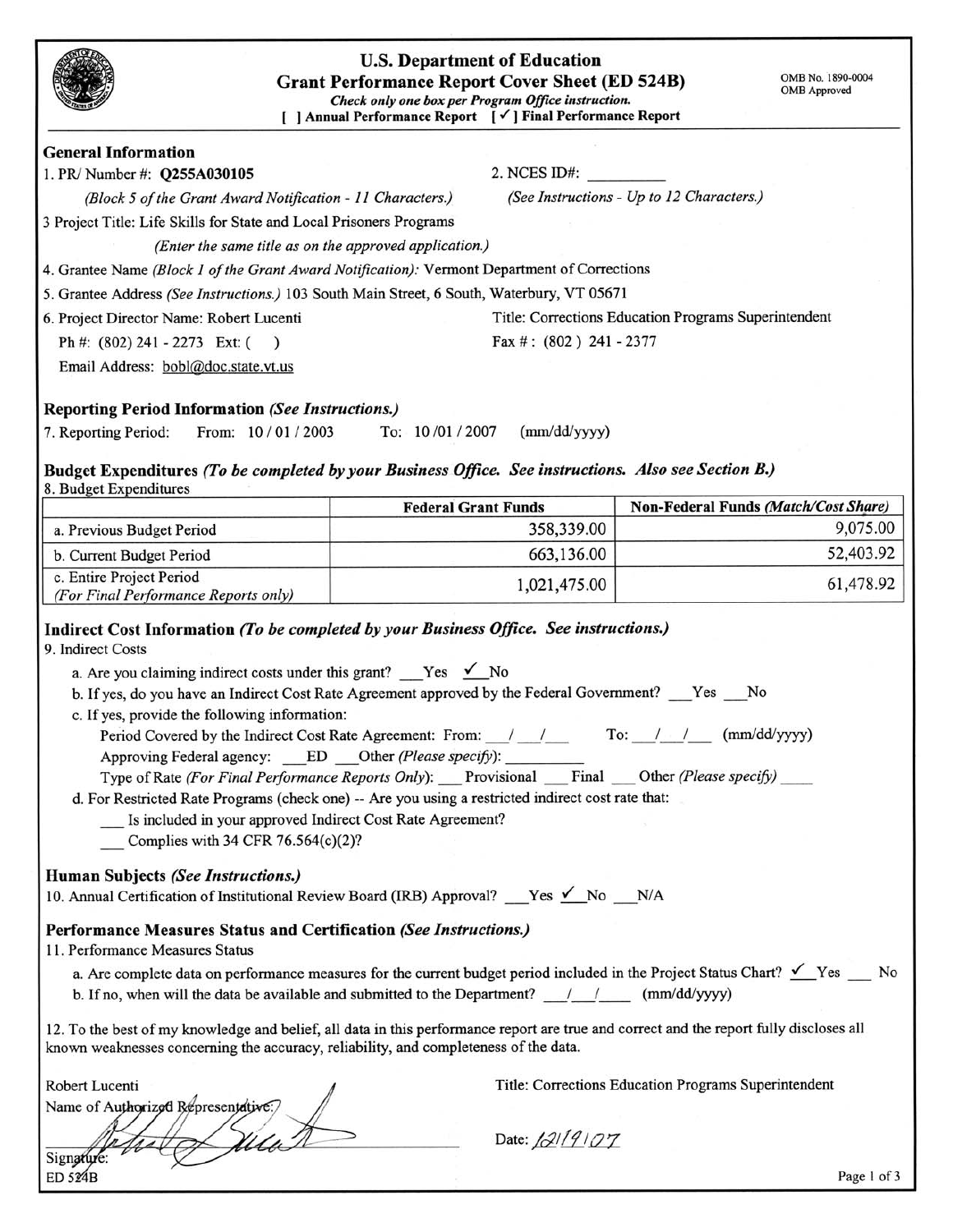

## **U.S. Department of Education Grant Performance Report (ED 524B) Executive Summary**

PR/ Number # (11 characters) **Q255A030105**

#### **(See Instructions)**

Utilizing a strength-based supportive supervision approach, Vermont's Workforce Development Program, funded by Life Skills for State and Local Prisoners, sought to establish a single "corrections culture" that would explicitly identify, instruct, and positively reinforce the cognitive characteristics, known as Habits of Mind, most closely associated with success. The hypothesis was that recidivism rates for moderate to high risk offenders could be reduced by as much as twenty-five percent. To accomplish this, specialized training in strengthbased supportive supervision principles and practices was provided to education faculty, industries foremen, correctional officers, and caseworkers in order to establish a single program culture with a common mission and shared principles, language, and practices across living units, work sites, and the school environment. During the period of the grant, two hundred and nineteen individuals across the three professional groups received, on average, thirty-six hours of training. As a result, the Workforce Development demonstration project can best be understood as a correctional strategy, as opposed to a traditional correctional program. The strategy called for utilizing a strengthbased approach to create a system of correctional supervision that would immerse correctional staff, education faculty, industries foremen, and program participants in an environment that supports individual learning and development in everyday life – at home, at work, and in school. We've known for some time that the use of positive reinforcement is far more effective than negative reinforcement in bringing about actual changes in behavior. The challenge has been to identify the specific behaviors to be reinforced and the practices to be employed for doing so.

Three professional groups with three distinct missions, as well as sets of professional principles and practices were represented in the program. The education professionals were Community High School of Vermont (CHSVT) faculty. The school is a fully accredited independent High School administratively housed in the Vermont Department of Corrections. The mission of CHSVT is "to provide an accredited, coordinated, and personalized education that assists our students in their academic, social and vocational success, " and so, not surprisingly, there was considerable congruence with the mission of the Workforce Development Program. This was not the case, however, with the two other professional groups representing work and home. Vermont Offender Work Programs (VOWP), as an independent, fully self-supporting manufacturing business, had traditionally defined their mission in a manner that emphasized profitability and accordingly employed only long term well-behaved offenders with the best work histories. To become a full partner in the workforce development strategy, VOWP had to shift its focus to the offender or worker as the primary product and employ short-term "problem offenders" with little or no work histories. There were initial difficulties in making this transition as the VOWP staff continued to be concerned about the "bottom line" and its implications for their own job security. Fortunately, the VOWP Director contributed to the program's design from its conception, and accordingly was a strong supporter. This was made most evident through his support of a successful formal upward reclassification of all of his direct service staff. As a result, he was able to provide the necessary consistent leadership to help resolve staff ambivalence and when the VOWP staff began to experience the intrinsic rewards of seeing people change and "actually doing corrections," the new mission of VOWP was broadly embraced. Transforming the traditional corrections institutional culture in the living units to one in which authority is expressed to establish positive behavioral expectations with the frequent use of positive reinforcement represented the primary challenge for this project. Through the use of treatment team meetings and end of shift reports, uniform and casework staff were also able to experience the intrinsic rewards of improved communication and participant performance. However, a sense of tension between the mission of the program and the underlying "safety and security" elements of the corrections mission remained throughout the period of the grant, and this was compounded by a lack of stability in key corrections leadership positions.

Maintaining consistent research conditions over time was difficult due to leadership changes within the three institutions and the Department of Corrections. For example, the chief institutional manager changed at least twice at each of the institutions during the threeyear grant period, and the leadership of the Department of Corrections changed over the grant period with the appointment of a new Commissioner and an Executive Director of Programs. Instability of the organizational structure, especially at the leadership level, coupled with the instability of the correctional population management due to system overcrowding were variables that were consistently adjusted for by grant/research managers. Accordingly, considerable time and energy was expended throughout the period of operation to assure that the integrity of the research design was maintained. Within this context, the operation of the Workforce Development Program proceeded relatively smoothly at all three sites throughout the period of the project. The one exception being the need to downsize the program at our Northern State facility from fifty-six beds to thirty-four beds due to problems with overcrowding and population management. This issue of overcrowding with resultant problems regarding population management represented an ongoing concern for the project at both male facilities. It was perceived by program staff and participants to be a destabilizing influence on the workforce development culture that the program worked to establish.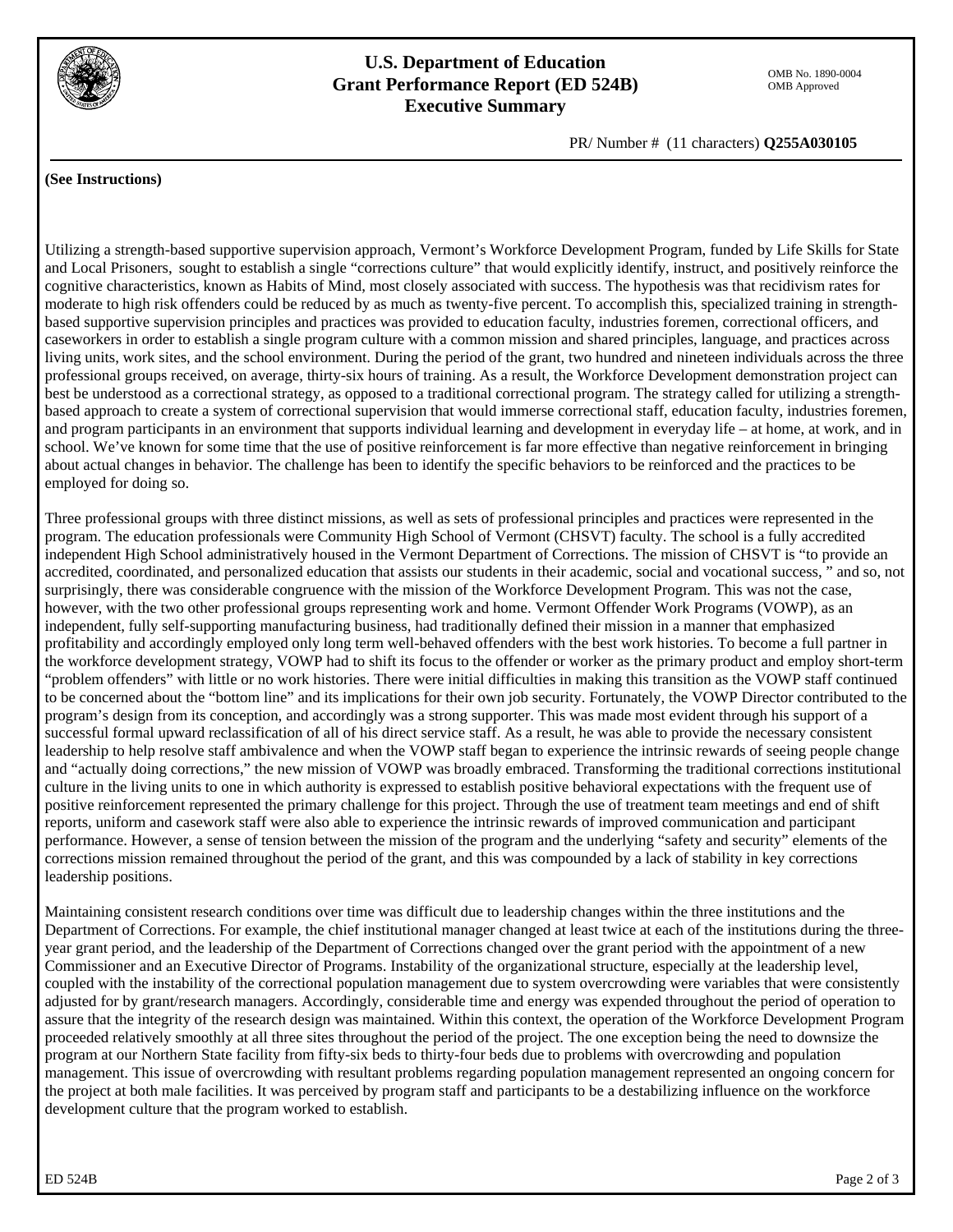Due in large part to the changes in leadership, the project experienced mixed results with respect to its impact on organizational culture. Most staff from all three professional groups reported greater job satisfaction, better relationships with inmates and other staff, feeling more effective at their jobs, and a greater ability to communicate effectively with inmates. Additionally, management at the facility level was able to work on staffing patterns and use existing staff training systems to train more than double the number of staff originally targeted. Conversely, the program has not realized its goal of changing the more formal aspects of the organizational culture relating to staff performance evaluation and supervision. However, as the result of a new one hundred thousand dollar appropriation from the Vermont State Legislature, the Workforce Development Program may have an opportunity to strengthen and move toward that goal with additional staff training and exploration of supportive supervision practices, especially in the community.

Over the period of the grant, the Workforce Development Program involved 355 participants, of whom 191 were female and 164 were male. Of those overall numbers, a smaller N was used to evaluate the effects on re-incarceration rates due to the need for participants to meet criteria regarding time on release status. The program has demonstrated the following results with incarcerated offenders, as measured in contrast to a specific group of controls. Both the comparison group and the experimental group were "high risk" offenders as measured by the Level of Services Inventory with an average LSI-R score of 26. For females that completed the program and were "out" for a minimum of three months, there was a 40% reduction in re-incarceration following release. For males that completed the program and were "out" a minimum of six months, there was a 20% reduction in re-incarceration following release. Although the grant proposal had established an objective for a 25% reduction in re-incarceration rates, the results for the male population are encouraging, given the conditions this research was conducted under. Most encouraging is the results that were achieved with the female population. In this regard, program staff have speculated that we may have found a fortuitous blending of the principles of evidence-based practice with those of gender responsivity. The program was specifically designed to be responsive to the principles of evidence- based practices. As the program unfolded, we began to realize that " strength-based supportive supervision" coupled with the strong relational aspects of the program as expressed in the work experience, and more particularly the workplace application groups, was very reflective of some of the emerging principles and practices associated with gender responsive treatment of female offenders.

Importantly, 91% of the males in the experimental group obtained employment within thirty days of release versus 64% of the controls. In addition, of the 91% who obtained employment, 95% retained that employment versus 86% for controls. Of the females, 68% obtained employment versus 30% of the controls, and job retention for the female program participants held at 92% versus 75% for controls.

If the above reductions in recidivism are applied to the need and cost for bed days in correctional institutions, it would demonstrate a cost savings or avoidance of well over one and one half million dollars to the state per year at the current level of program operation. In addition, the taxes paid by those men and women who left the correctional institutions and obtained and retained employment must be added to the analysis of economic benefit. The greatest benefit of all is the statistically significant reduction in the return rate to prison by the experimental group. Clearly, that is a public safety benefit for all.

To the greatest extent possible and with the full support of the leadership of the Department of Corrections, the activities associated with the above outcomes -- education, job training, and supportive supervision -- will be maintained and improved upon as a result of this work.

Finally, as part of the project design, the Workforce Development Program developed a Program Manual, as well as complete curricula and syllabi for the Habits of Mind course for participants and Strength-Based Supervision training for staff. The manual and curricula are available on line at http://wdp.doc.state.vt.us/programs.html.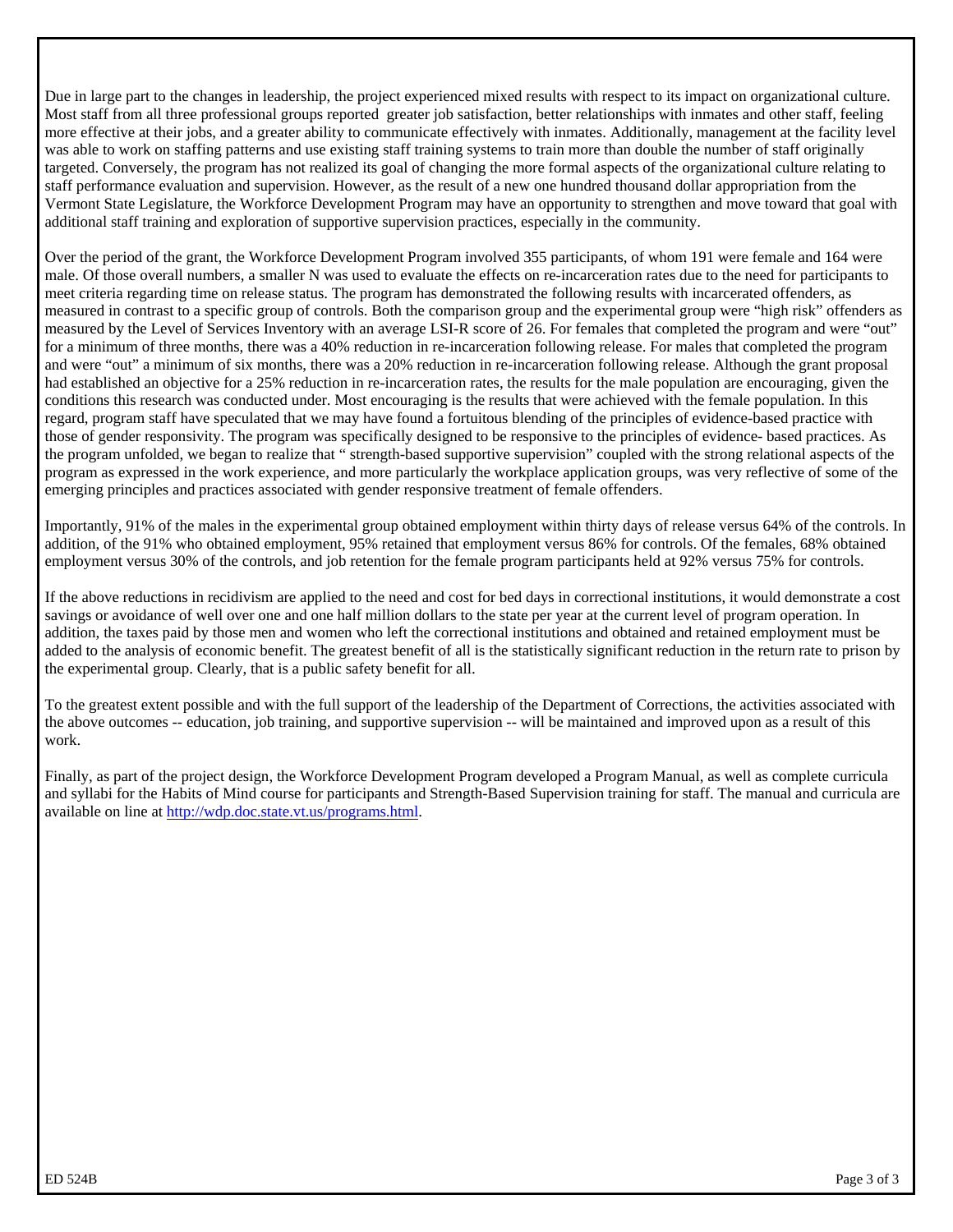

## **U.S. Department of Education Grant Performance Report (ED 524B) Project Status Chart**

PR/Award # (11 characters): **Q255A030105**

**SECTION A - Performance Objectives Information and Related Performance Measures Data** (See Instructions. Use as many pages as necessary.)

**1. Project Objective** [ ] Check if this is a status update for the previous budget period.

Reduction in recidivism

| 1.a. Performance Measure                                         | <b>Measure Type</b> | <b>Ouantitative Data</b> |              |               |                                |                |                       |
|------------------------------------------------------------------|---------------------|--------------------------|--------------|---------------|--------------------------------|----------------|-----------------------|
| Participants will have lower rates of re-incarceration than will | <b>PROGRAM</b>      | <b>Target</b>            |              |               | <b>Actual Performance Data</b> |                |                       |
| comparison subjects.                                             |                     | Raw                      |              |               | Raw                            |                |                       |
|                                                                  |                     | <b>Number</b>            | <b>Ratio</b> | $\frac{6}{6}$ | <b>Number</b>                  | Ratio          | $\frac{6}{9}$         |
|                                                                  |                     |                          |              | 25%<br>25%    |                                | 27/46<br>24/40 | $59\%$ (M)<br>38% (F) |

| 1.b. Performance Measure | <b>Measure Type</b> | <b>Quantitative Data</b> |       |               |                                |       |               |
|--------------------------|---------------------|--------------------------|-------|---------------|--------------------------------|-------|---------------|
|                          |                     | <b>Target</b>            |       |               | <b>Actual Performance Data</b> |       |               |
|                          |                     | Raw                      |       |               | Raw                            |       |               |
|                          |                     | <b>Number</b>            | Ratio | $\frac{6}{9}$ | <b>Number</b>                  | Ratio | $\frac{0}{0}$ |
|                          |                     |                          |       |               |                                |       |               |
|                          |                     |                          |       |               |                                |       |               |
|                          |                     |                          |       |               |                                |       |               |

Explanation of Progress (Include Qualitative Data and Data Collection Information)

**Fifty-nine percent of the male participants were re-incarcerated as compared to 74% of the comparison sample, yielding a 20% reduction in re-incarceration rates.** 

**Thirty-eight percent of the female participants were re-incarcerated as compared to 60% of the comparison sample, yielding a 37% reduction in re-incarceration rates.** 

**Figures for both genders were based on a minimum of six months in the community.**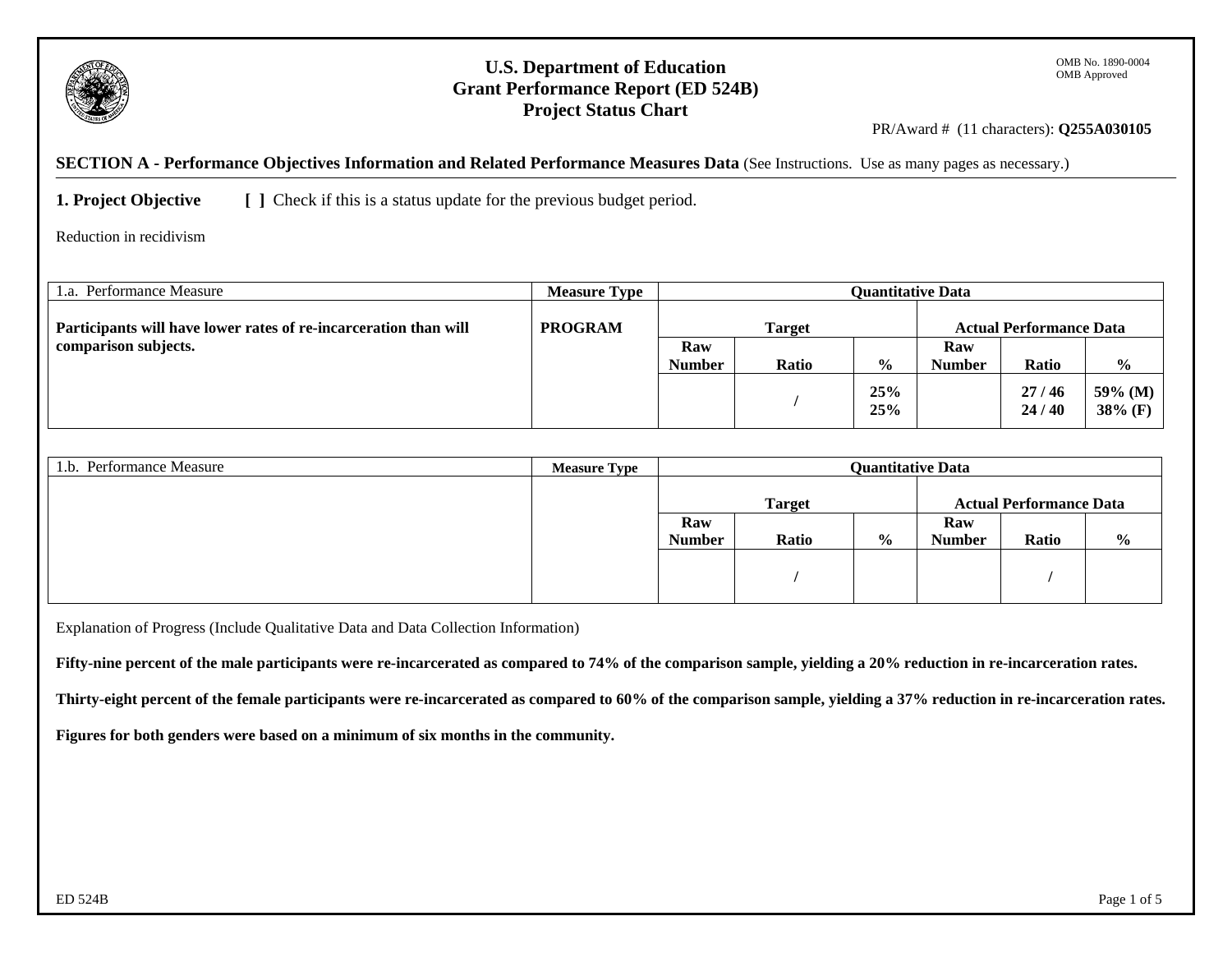

## **U.S. Department of Education Grant Performance Report (ED 524B) Project Status Chart**

PR/Award # (11 characters): **Q255A030105** 

**SECTION A - Performance Objectives Information and Related Performance Measures Data** (See Instructions. Use as many pages as necessary.)

**2. Project Objective** [ ] Check if this is a status update for the previous budget period.

Employment within one month of release.

| Performance Measure<br>2.a.             | <b>Measure Type</b> | <b>Quantitative Data</b> |              |               |                                |                |                |
|-----------------------------------------|---------------------|--------------------------|--------------|---------------|--------------------------------|----------------|----------------|
| Employment within one month of release. | <b>PROGRAM</b>      | <b>Target</b>            |              |               | <b>Actual Performance Data</b> |                |                |
|                                         |                     | Raw                      |              |               | Raw                            |                |                |
|                                         |                     | <b>Number</b>            | <b>Ratio</b> | $\frac{0}{0}$ | <b>Number</b>                  | <b>Ratio</b>   | $\frac{6}{10}$ |
|                                         |                     |                          |              | 90%<br>90%    |                                | 42/46<br>30/42 | 91%<br>71%     |

| 2.b. Performance Measure                              | <b>Measure Type</b> | <b>Quantitative Data</b> |              |               |                                |                |               |
|-------------------------------------------------------|---------------------|--------------------------|--------------|---------------|--------------------------------|----------------|---------------|
| <b>Employment retained for at least three months.</b> | <b>PROGRAM</b>      | <b>Target</b>            |              |               | <b>Actual Performance Data</b> |                |               |
|                                                       |                     | Raw                      |              |               | Raw                            |                |               |
|                                                       |                     | <b>Number</b>            | <b>Ratio</b> | $\frac{0}{0}$ | <b>Number</b>                  | <b>Ratio</b>   | $\frac{0}{0}$ |
|                                                       |                     |                          |              | 90%<br>90%    |                                | 40/42<br>26/30 | 95%<br>87%    |

Explanation of Progress (Include Qualitative Data and Data Collection Information)

**Ninety-one percent of the male participants were employed within one month of release as compared to 64% of the comparison sample. Ninety-five percent of male participants retained employment for at least three months as compared to 86% of the comparison sample.** 

**Seventy-one percent of the female participants were employed within one month of release as compared to 30% of the comparison sample. Eighty-seven percent of female participants retained employment for at least three months as compared to 75% of the comparison sample.**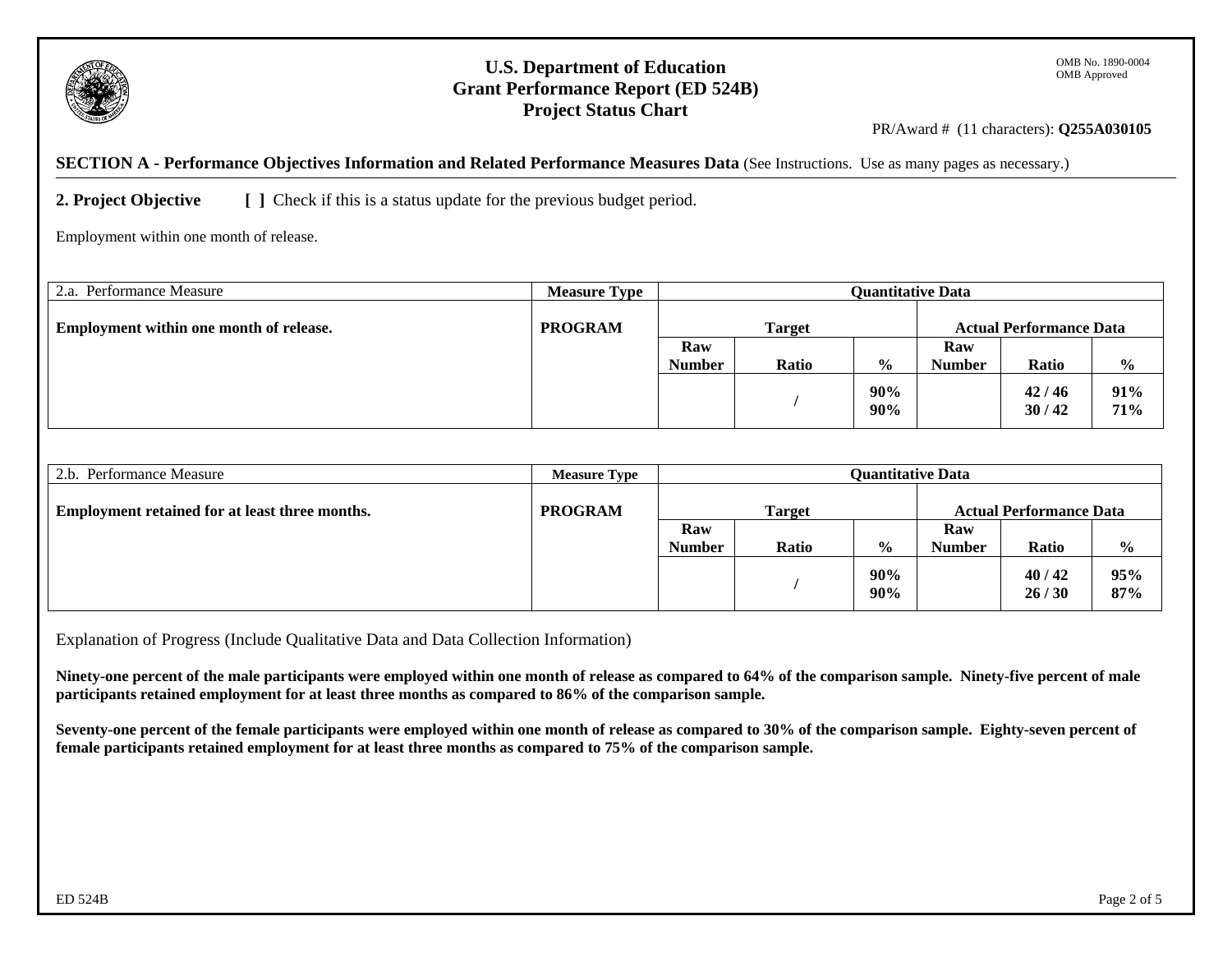

## **U.S. Department of Education Grant Performance Report (ED 524B) Project Status Chart**

PR/Award # (11 characters): **Q255A030105** 

**SECTION A - Performance Objectives Information and Related Performance Measures Data** (See Instructions. Use as many pages as necessary.)

**3. Project Objective** [ ] Check if this is a status update for the previous budget period.

Acquisition of life skills.

| 3.a. Performance Measure                                               | <b>Measure Type</b> | <b>Ouantitative Data</b> |         |               |                                |              |                          |  |
|------------------------------------------------------------------------|---------------------|--------------------------|---------|---------------|--------------------------------|--------------|--------------------------|--|
| Based on the results from the Habits of Mind questionnaire,            | <b>PROGRAM</b>      | <b>Target</b>            |         |               | <b>Actual Performance Data</b> |              |                          |  |
| participants will report an increase in the acquisition of activities, |                     | Raw                      |         |               | Raw                            |              |                          |  |
| attitudes and beliefs consistent with the Habits of Mind.              |                     | <b>Number</b>            | Ratio   | $\frac{0}{0}$ | <b>Number</b>                  | <b>Ratio</b> | $\frac{6}{9}$            |  |
|                                                                        |                     |                          | 999/999 | 90%<br>90%    |                                |              | $93\%$ (M)<br>$96\%$ (F) |  |

| 3.b. Performance Measure | <b>Measure Type</b> | <b>Quantitative Data</b> |       |               |                                |       |               |
|--------------------------|---------------------|--------------------------|-------|---------------|--------------------------------|-------|---------------|
|                          |                     | <b>Target</b>            |       |               | <b>Actual Performance Data</b> |       |               |
|                          |                     | Raw                      |       |               | Raw                            |       |               |
|                          |                     | <b>Number</b>            | Ratio | $\frac{0}{0}$ | <b>Number</b>                  | Ratio | $\frac{0}{0}$ |
|                          |                     |                          |       |               |                                |       |               |
|                          |                     |                          |       |               |                                |       |               |
|                          |                     |                          |       |               |                                |       |               |

Explanation of Progress (Include Qualitative Data and Data Collection Information)

**Ninety-three percent of the male participants demonstrated acquisition of the Habits of Mind. Average scores on the Habits of Mind questionnaire increased from 86 at pre-test to 142 at post-test.** 

**Ninety-six percent of the female participants demonstrated acquisition of the Habits of Mind. Average scores on the Habits of Mind questionnaire increased from 110 at pre-test to 164 at post-test.**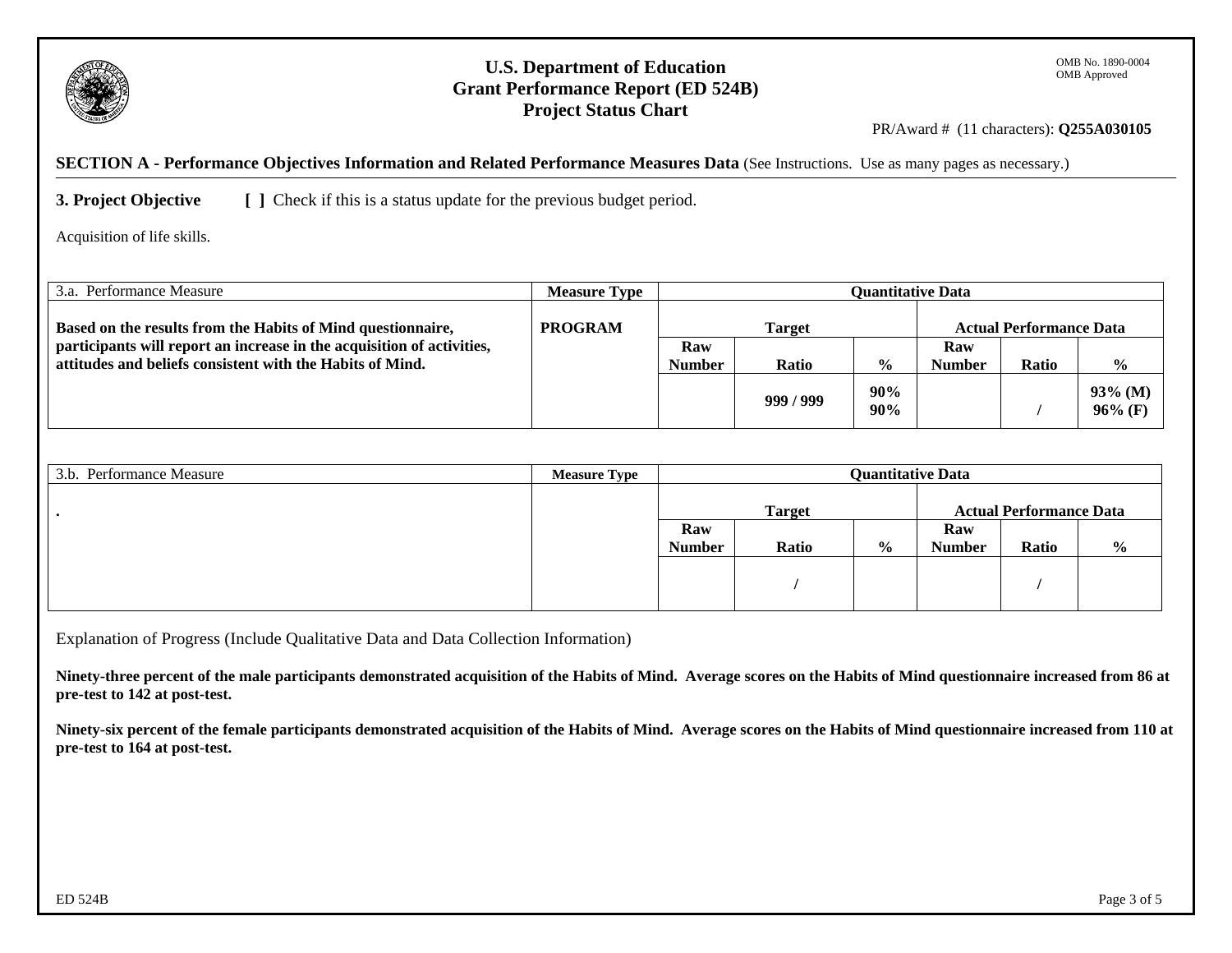

# **U.S. Department of Education Grant Performance Report (ED 524B) Project Status Chart**

PR/Award # (11 characters): **Q255A030105** 

**SECTION B - Budget Information (**See Instructions. Use as many pages as necessary.)

Overall, the project was able to proceed as planned. Spending for payroll and benefits, as well as contractual services, exceeded initial expectations, however, both Corrections and CHSVT were able to absorb a sufficient percentage of the training costs to allow for a reallocation of funds within the grant. Fundamentally, the costs associated with the two program administrator positions were more than anticipated due to applicants coming from higher than anticipated pay grades within state government, and, similarly, their benefits packages were at the upper end of the available continuum. Spending also exceeded the original plan for contractual services. However, the Department was able to commit to a state match to fill the gap. In this regard, it was felt that the increased expenditure was necessary to assure the quality of both the research and the products needed for program replication. The amount of state match for this purpose is explicitly referenced in item 8.c. of this report (\$61,478.92).

**SECTION C - Additional Information** (See Instructions. Use as many pages as necessary.)

**1. Utilizing your evaluation results, draw conclusions about the success of the project and its impact. Describe any unanticipated outcomes or benefits from your project and any barriers that you may have encountered.** 

 The success of the program in achieving its objectives can be attributed in large part to the power of positive reinforcement, creating high expectations of success for the participants within the programs that supervise them, and the fundamental clarity of the Habits of Mind.

This program strongly contrasts with more traditional "what works" quasi-clinical programs in corrections that utilize social learning theory and cognitive behavioral methodologies to reduce re-incarceration rates through a focus on what not to think and what not to do. The Habits of Mind provided new dispositional knowledge to assist participants in navigating and reflecting on the situations and relationships encountered throughout the day. The importance of having new "tools" to work with, as opposed to being told what "tools" to throw out, soon became abundantly clear.

As noted in the Executive Summary section of this report, the blending of evidence-based practices, as currently defined in the corrections research literature, with the strengthbased supportive supervision practices and strong relational components of the program produced particularly significant outcomes with regard to the female population. Program staff have speculated that it constitutes a marriage of evidence-based and gender responsive practices. Whatever the case, the results were sufficiently significant to warrant further exploration and research.